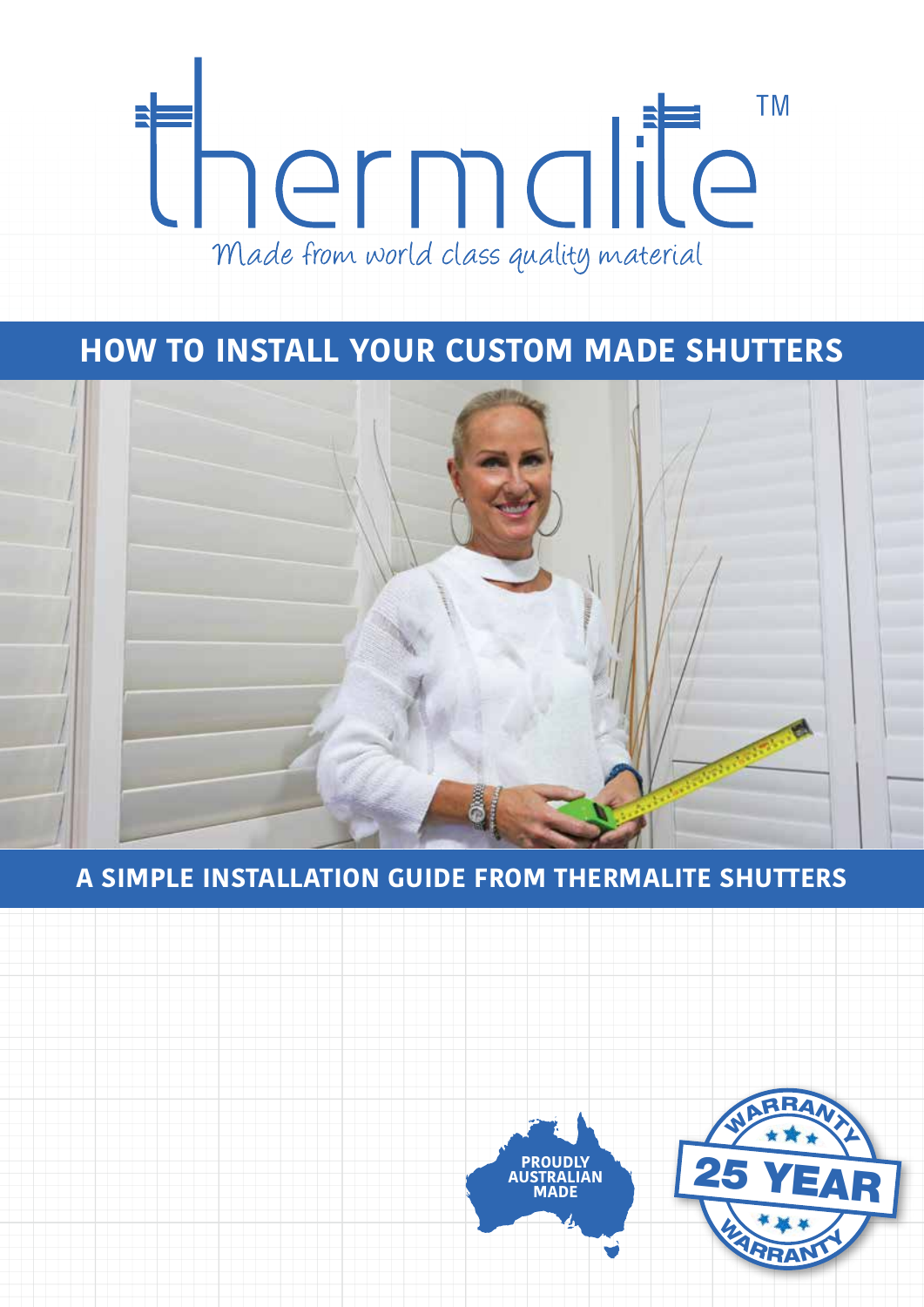

#### **Before you start you will need:**

- Small hammer
- Phillips Screwdriver (star)
- Drill
- Spirit level
- Appropriate fixings for your window type (rawl plug etc.)

# Tip!

**If you have ordered shutters for more than one window, separate your items and position them beside the relevant window. All boxes are clearly marked to say which items are inside.**

#### **What we've sent you:**

- Rectangular boxes containing the shutter panels.
- Long boxes containing the frames.
- A small hardware box with all necessary hardware for installing your shutters. This box will be inside a long frame box with stamped information " HARDWARE PACK LOCATED THIS END".

#### **The hardware provided will include:**

- Plastic bowtie shaped HOFFMAN keys, these join the mitred frame ends together.
- Long silver screws to fix the frame into the wall or window.
- Small screws to "lock" the hinges in position after installation. Each hinge has 3 holes, the locking screw goes into the middle hole.
- When holes are supplied a cover strip in the frame will hide the fixings after your installation.

**IMPORTANT – Remove cover strip from frame pieces before assembly.**



**We recommend you read this guide in full before you begin installing your shutters. If you are unsure of any part of the Installation process please call our team 3716 7766**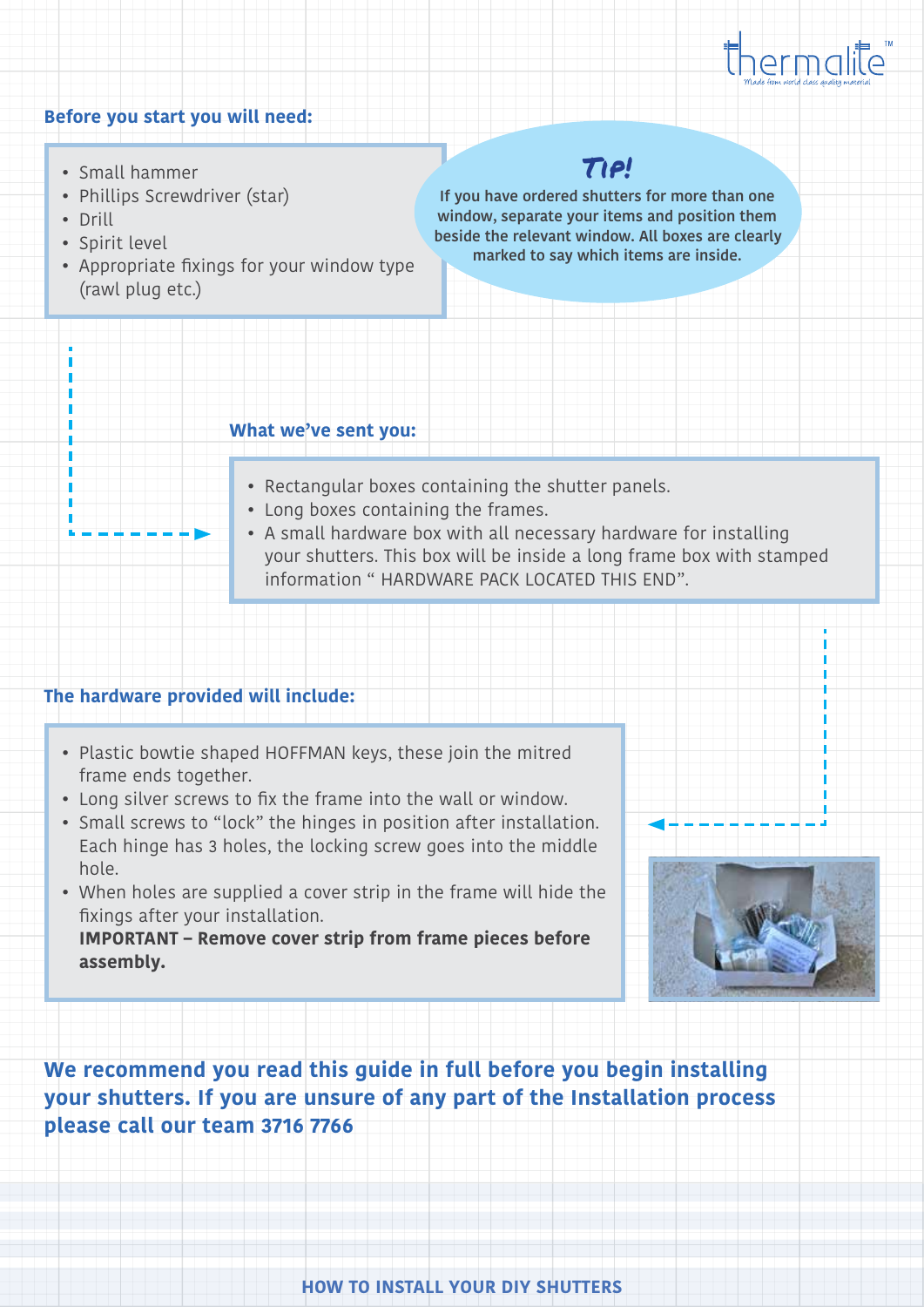

### **STEP 1 - Assembling your shutter frame**

- Your frame box will be labelled to clearly identify which window it is for.
- Each Section of frame is marked with "top" "bottom" " left" or "right" side.The end of the frame is mitred and is designed to connect to the adjoining piece.



• If your frame has a cover strip – REMOVE from the frame before assembly.



• Assemble frame using Hoffman keys supplied.



• If you have requested a T post, this should now be inserted in the frame using the pre drilled holes.

#### **HOW TO INSTALL YOUR DIY SHUTTERS**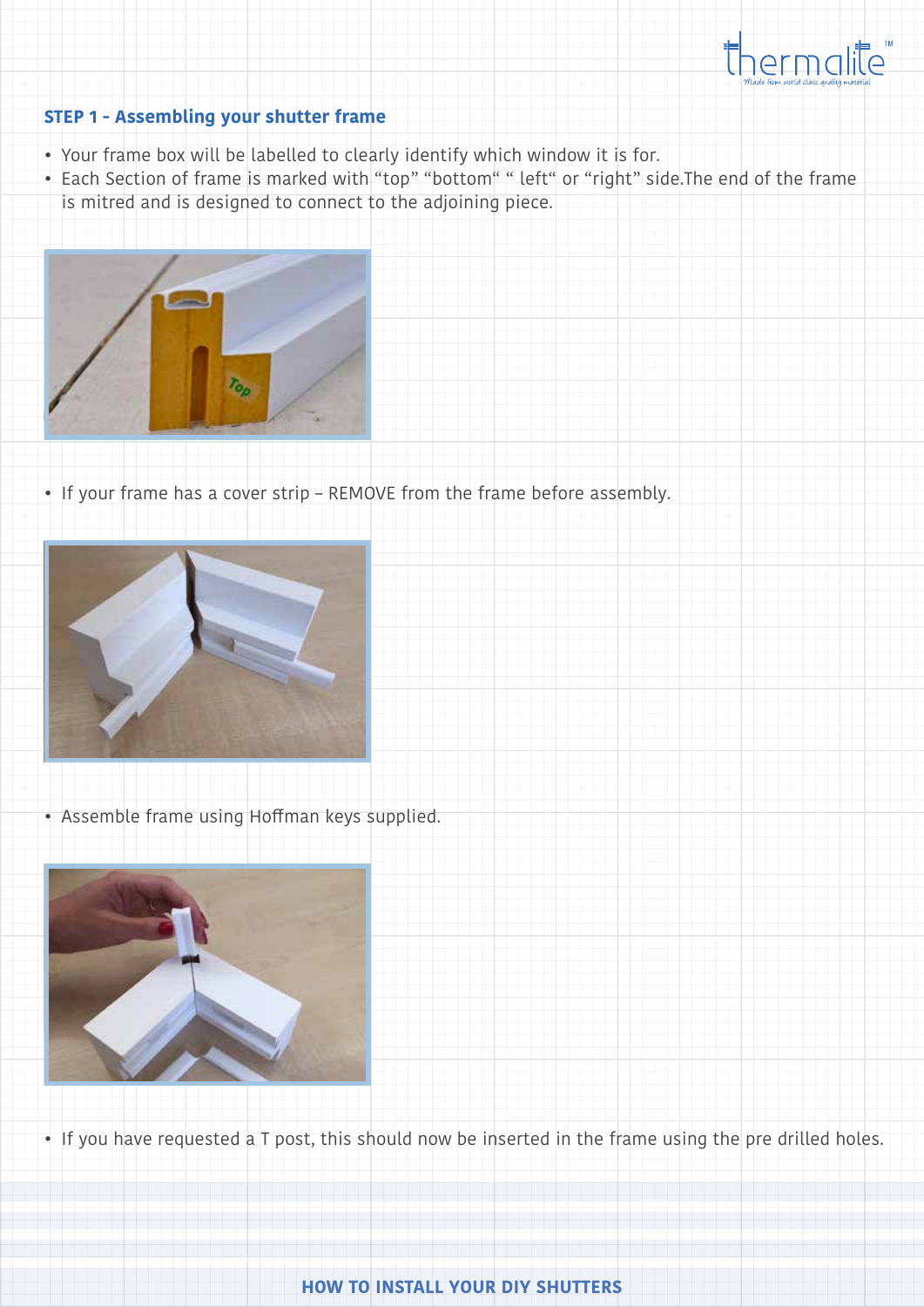

#### **STEP 2 - Fixing your shutter frame into position**

- Lift your assembled frame to the window and position it where ever you took the measurements.
- **• Outside Mount** frame holes generally work for sash windows or indeed any installation where the shutter frame will be mounting directly onto whatever it is positioned in front of.
- **• Inside Mount** frame holes generally apply to recessed windows or indeed any installation where the shutter frame will sit within a reveal or a sub frame.
- Frames supplied with no pre-drilled holes allow you to fix frame as per your requirement. Please contact our team if you are unsure. **Tip - Do not use all the screws, do not fully fix frame into position until all panels have been hung.**
- It is important that the shutter frame is fitted level. If your window is uneven, use a spirit level and pack the frame out where required to ensure a good installation.
- To begin, use 1 screw left and right side (above the hinge) Use a spirit level to ensure it is sitting straight. Then insert 1 screw into the top frame to secure.
- When happy with the position you could use a bradawl or small screwdriver via any predrilled holes to mark where you will need to drill your holes in the wall/ window. **Tip – If fixing to masonry, drill the hole and use the appropriate wall plug fixing for the installation.**



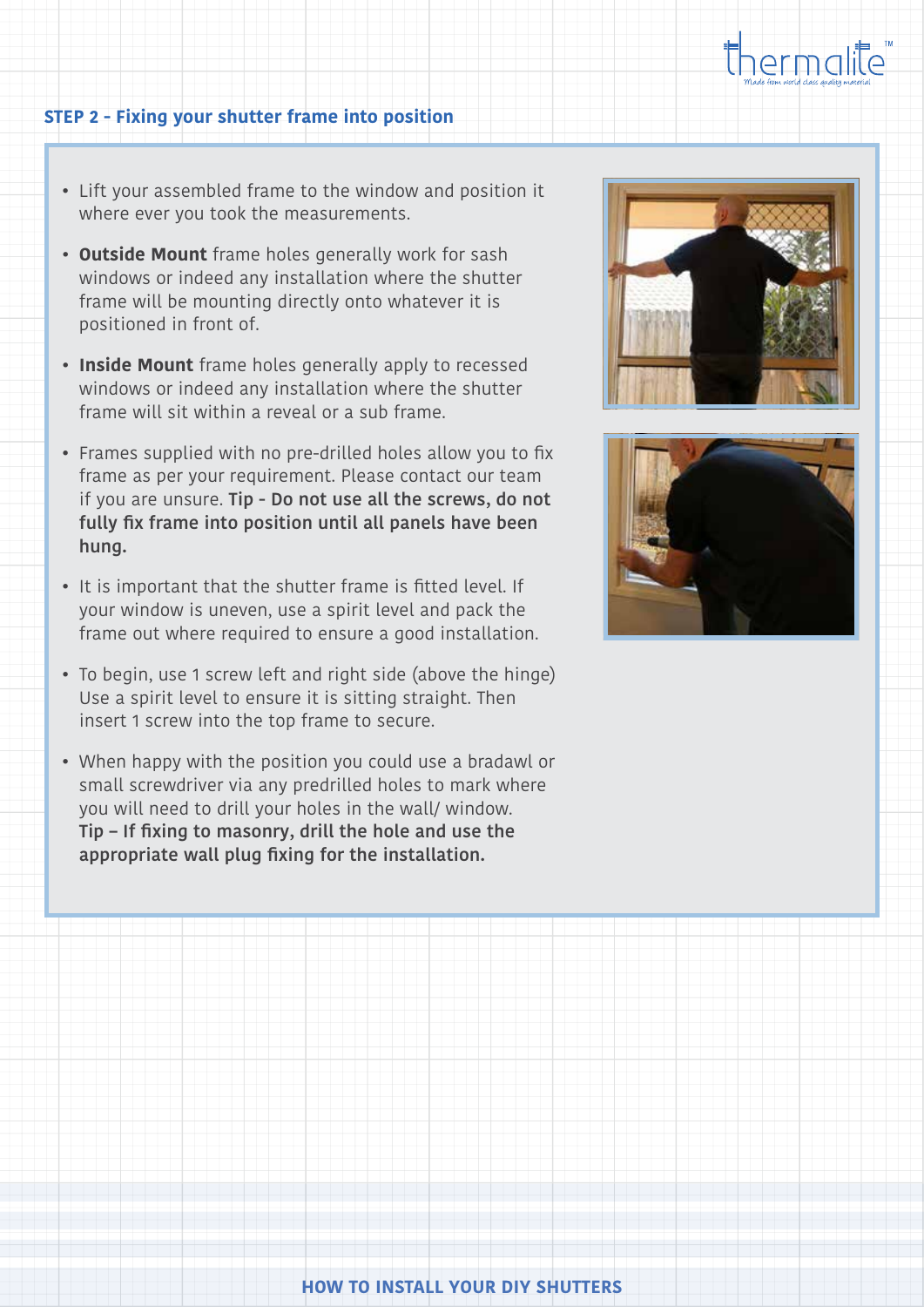

#### **STEP 3 - Hanging your panels**

- Orders are supplied pre-hinged. The frame hinges are two part hinges, one part on frame piece and one part on the edge of shutter panel. Drop a pin in to connect the hinge parts together.
- The most important thing is to ensure you hang the correct panels in the correct location.

#### **FYI**

- The hole for front pushrod is ALWAYS at the top.
- To confirm, all shutter slats close UPWARDS.
- There will be an Astragal stile between meeting panels as per below & this will always be on the right panel.

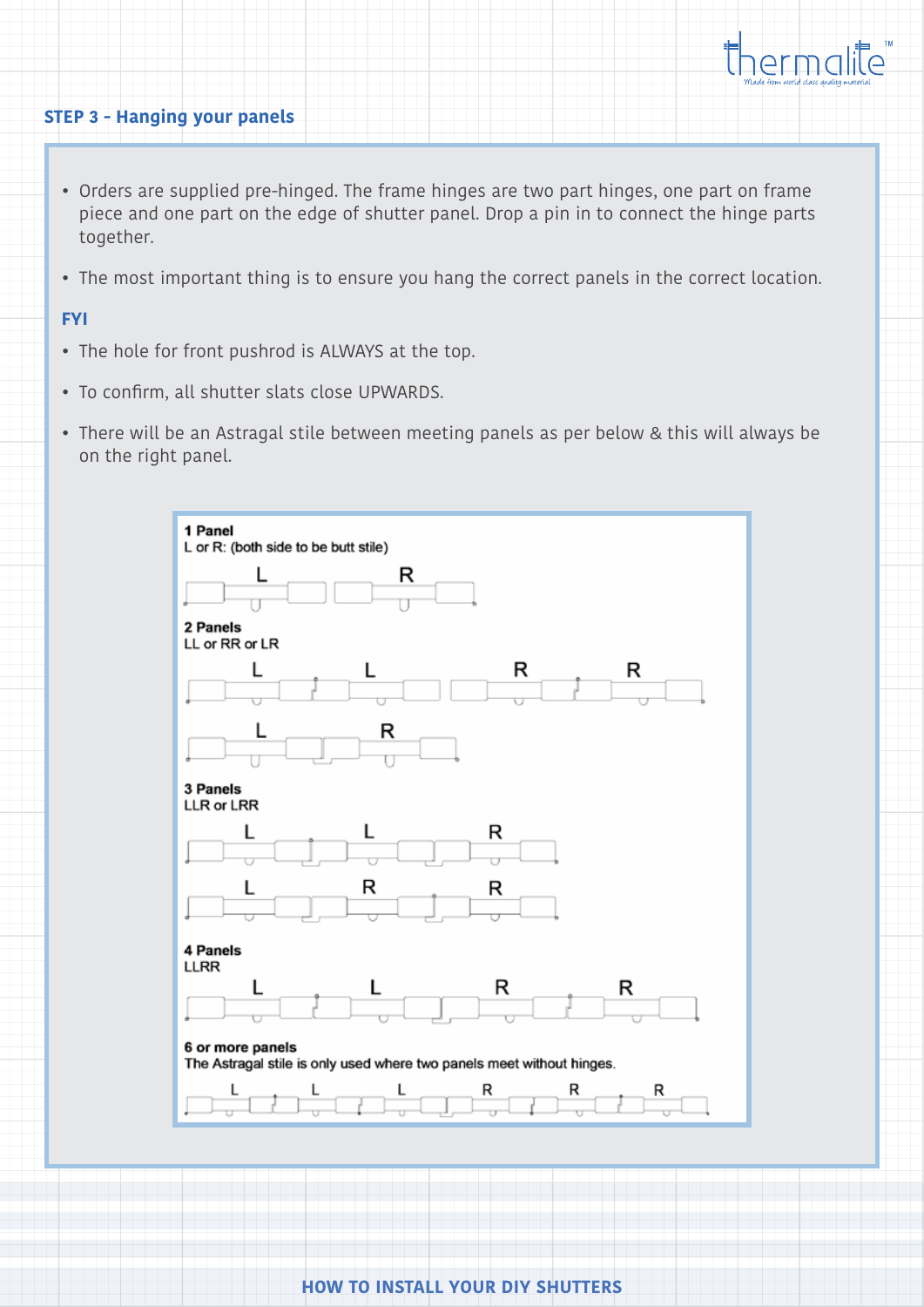

### **STEP 3 - Hanging your panels**

- To attach panels, line up hinge parts and drop pin in to connect. Repeat until all panels are attached.
- If necessary you can adjust the hinges on the frames until you are happy with how the shutter operates. Then add the final 3rd hinge screw to lock panels in position.
- Then secure frame into place, use all the screws provided and where provided with cover strips, PUSH these back into position within the frame.



**The hole for the Push rod is at the top of the panel.**



**Concealed rod design - slats must close upwards.**



**2 parts of hinge coming together with drop pin going in.** 



**Final fix of 3rd screw in shutter hinge.**

**HOW TO INSTALL YOUR DIY SHUTTERS**